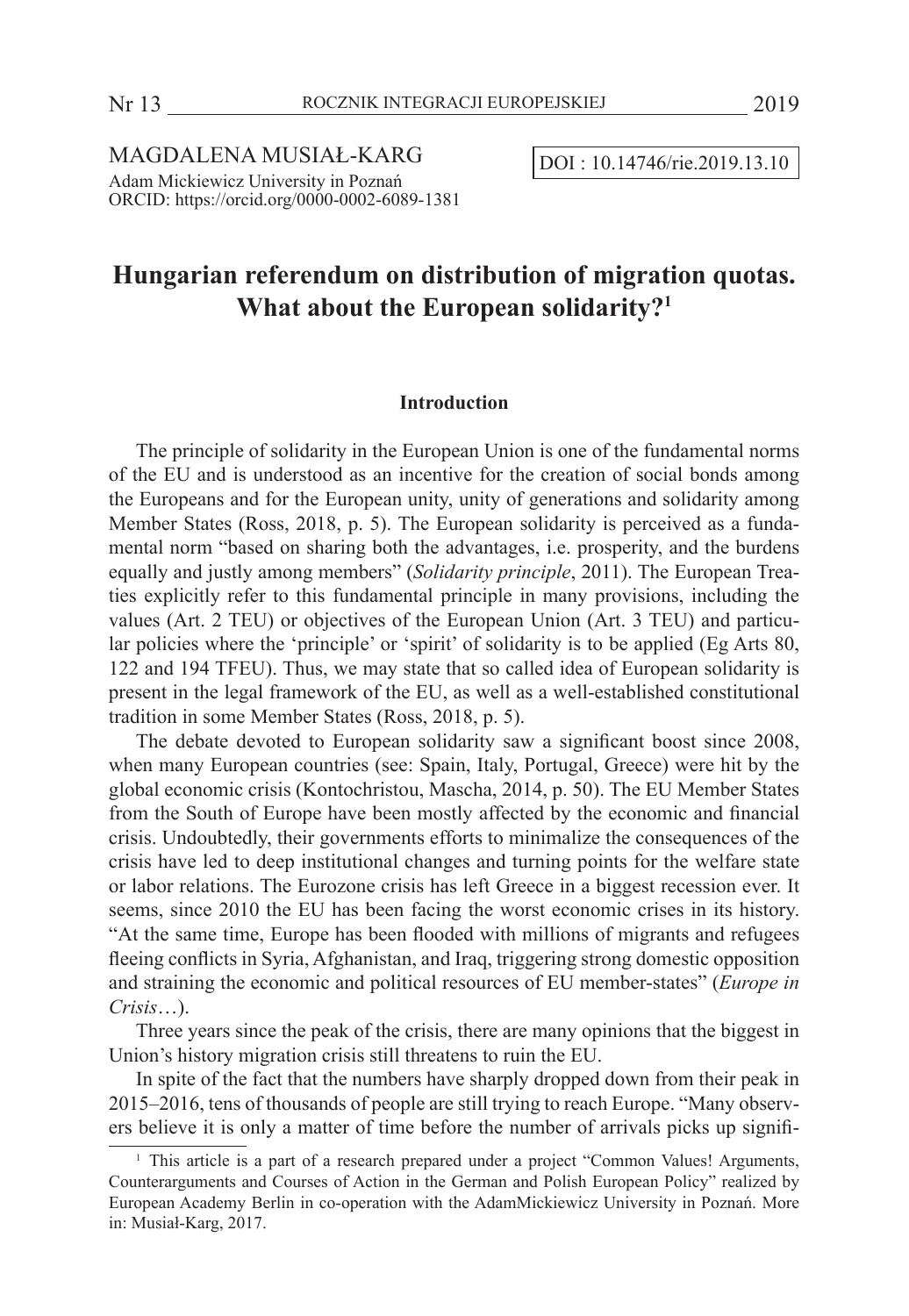cantly once more" (Henley, 2018). The fact is that the European Union, as well as the countries affected by the migration problem, have tried to take preventive measures, but neither the agreement with Turkey, nor the new border fence in the Balkans, nor the bilateral agreement between Italy and Libya – have not guaranteed the improvement of the situation. Without any doubt the European Member States have to solve that migration problem and do their best to overcome the crisis, and Europe needs to look closely at its asylum and immigration regulations. "At present Spain, Italy and Greece take most of the strain owing to their geographical position on the Mediterranean Sea and the fact that, under EU law, asylum seekers must lodge their applications in the first EU country they enter" (Henley, 2018).

However, the governments of the EU MS are still looking for solutions that would satisfy the Community and would minimize the negative effects of the migration waves. Some of the states discuss better and more effective distribution of migration quotas, while other governments want to provide tougher control of external borders of the EU. It seems that the Union has a multidimensional problem. It needs to balance: on one hand the desirable solutions of the southern states (which are in the first line of migration), and in other hand – measures to secure the countries of wealthy North, which are often the final destination. It is also important to remember about the fact that there are also countries that do not agree with solutions proposed or suggested by the European Union. In this group there are both Poland and Hungary that refuse to accept migrants on their territory.

The migration crisis has shown a serious split over understanding of fundamental values of the European Union. The standpoints of some of the EU Member States (for instance: the Visegrad Group countries) have exhibited that the solidarity is defined in different way than for example in Germany. The referendum of October 2016 initiated by the Hungarian government has been described as the national referendum against the European solidarity (Neillssen Raynold, 2016). The vote has been also interpreted as a very serious misuse of direct democracy, since Hungarian Prime Minister employed referendum to realize his political goals (Werner-Mueller, 2016). The referendum campaign has been criticiced of its very poor standards of democratic debate. Hungarian government has argued that migration crisis and UE's attempts of coping with it have showed disrespectfulness of the Union towards the Hungarians' needs (Diószegi-Horváth, 2016).

# **Methodological remarks**

The practice of using direct democracy instruments in the European Union's countries shows that, alongside numerous referenda held on matters of the state, "European" issues are becoming an increasingly popular subject of public debate followed by voting. Using a national referendum to make decisions pertaining to the process of European integration is far from being a new phenomenon since a first such referendum was held as early as 1972. Since then, European integration has been the subject of nearly sixty national referenda in EU member states, candidate countries and in third countries bound with the European Union by all kinds of bilateral agree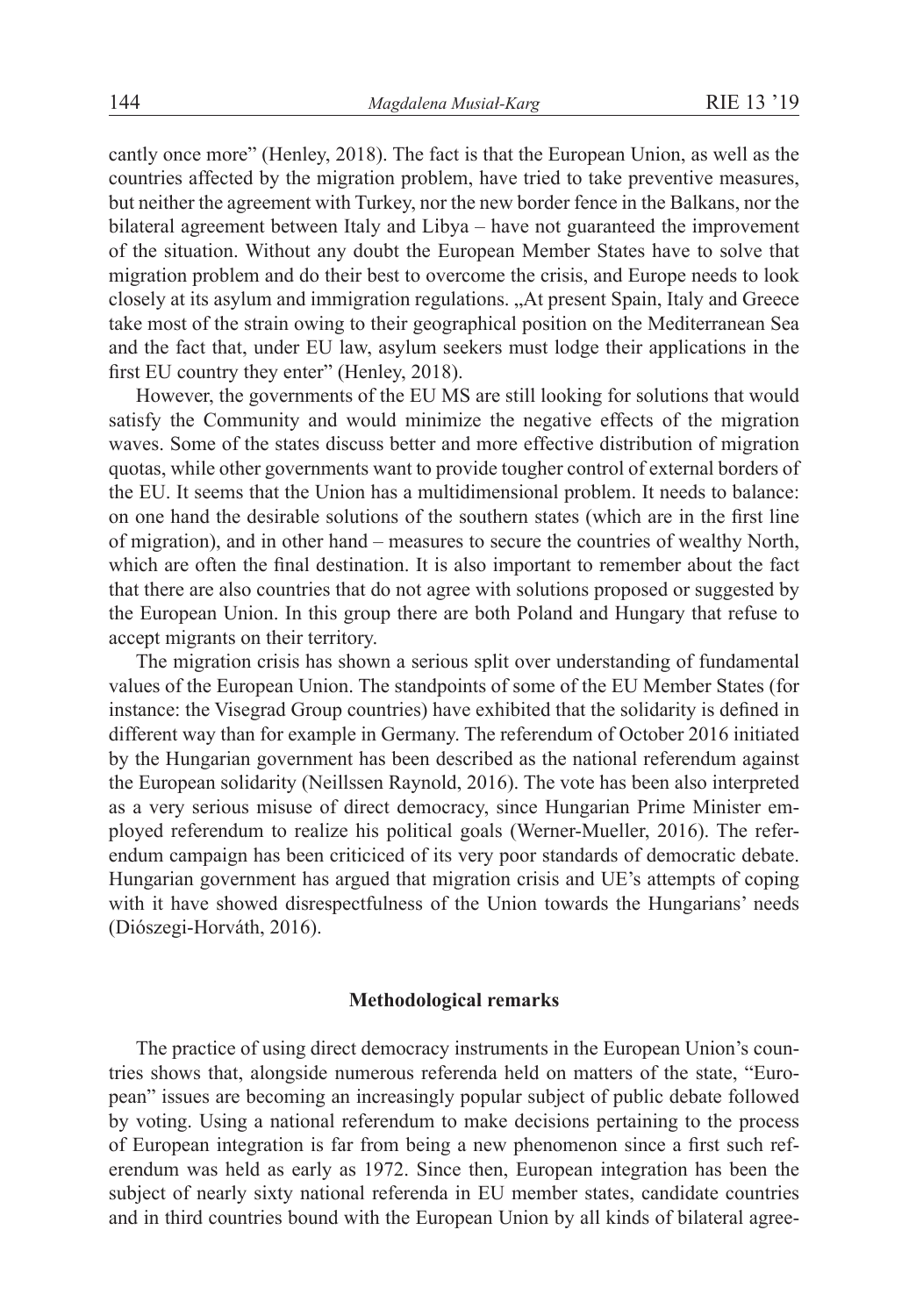ments (Switzerland, Liechtenstein). Although the majority of experiences gathered in the process of holding referenda on "European" issues are apparently positive, there have also been cases when referenda generated problems both for member states and the European Union.

The experiences with direct democratic instruments in the EU Member States show that "European" issues have become an increasingly popular and often – controversial subject of public debate and then of referenda. The stimulus to deal with this topic were the experiences related with the 2016 Hungarian referendum on imposed quotas on migrant numbers. It hast to be added that Hungary was one of the affected countries during the European migrant crisis. The subject of the 2016 referendum was significant not only fort he Hungary itself, but also for other countries (Poland) and for the whole European Union. The referendum highlighted a paradox, that should be considered by the EU leaders: policy making in a variety of areas increasingly happens at the supranational level, while from the perspective of most citizens, "politics still play out overwhelmingly through a national perspective" (Garavoglia, 2016).

The main thesis proposed in this paper is that in recent years referenda have become very popular instruments for making decisions with respect to European crises (Grexit, Brexit, migration crisis), and the Hungarian vote seems to be one of them. One should remember that the 2016 referendum was devoted to a very difficult and socially important problem. It is argued that this national referendum was a maneuver of Hungarian Prime Minister Victor Orban against the European Union, its solidarity and common interests. The main objective of this paper is to answer the question about the course and consequences of Hungarian referendum of 2016 for the European Union and its values, as well as about the prospects for further use of direct democratic tools to decide on European issues. The considerations lead in this article aim also at finding answers to the questions about the role of referendum on problematic / controversial issues in Hungary and about the factors impacting the voters decision. Having in mind that the migration crises should be treated as a joint challenge for the entire EU and all its member states should take a part of responsibility in seeking the proper solutions satisfying all MS – the author tries to analyse the Hungarian referendum in the context of the European solidarity value and in the context of instrumental use of direct democracy.

# **Hungary's refugee referendum**

After the fall of the so called 'Iron Curtain' in 1990, Hungary's attitude to Europe was supported by a large domestic consensus. Hungary applied for EU membership in 1994. Negotiations opened in March 1998 and ended in December 2002. It should be noticed that joining the EU following its political, social and economic transformation was among the priorities of the foreign policy not of the Hungary, but also of the newly emerged democratic states in Central and Eastern Europe.

Accession to the EU was therefore commonly considered an important issue that did not address individual interests, but rather concerned the future of all citizens and generations to come.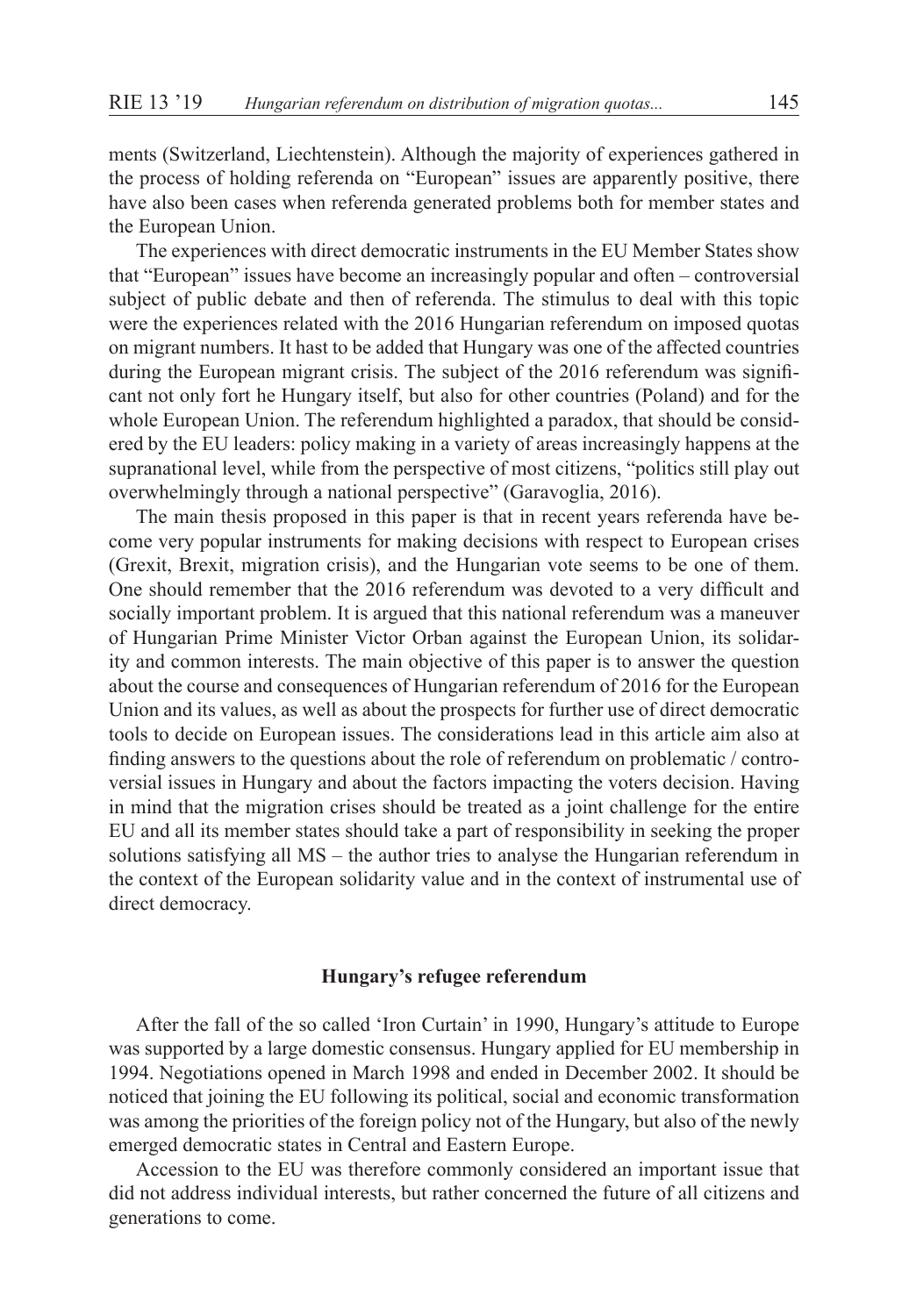One should remember that in Hungary, there were two referenda held on European issues: the 2003 accession vote and 2016 vote on refugee quotas. In the first vote held on 12th April, 2003 – the Hungarians answered the question: "Do you accept that Hungary is to become a member of the European Union?" Although the referendum was not compulsory, its result was treated as a decisive one – Hungarian Prime Minister – Peter Medgyessy (Socialist Party, MSZP) – emphasized that popular support was absolutely necessary for him to be able to sign the accession treaty. Hungarians strongly supported their country's accession to the European Union (83.76 % of voters saying "Yes" to the EU; 45.63% of turnout). It needs to be pointed out that quite visible impact on the referendum result had Fidesz party, that in the aftermath of the 2001 elections was moved from the government to the opposition, and in its so-called "yes, but" started to highlight the potential difficulties of the accession and European integration problems.

The 2016 Hungarian referendum was the second vote on issues related to the European integration processes. It was initiated by the government of Viktor Orbán, under the provision of article 8 of the national constitution.

The referendum was held on October 2, and was the outcome of the September 2015 decision made by EU member states to relocate 160,000 immigrants who entered Greece and Italy to other member states over a period of two years. The participation in the resettlement program was deemed to be obligatory, with every state having been allocated a number of refugees to admit.

According to press releases from the beginning of 2015 ca. 1,000 immigrants entered Hungary every week, mainly from Serbia and Hungarian police detained ca. 67,000 illegal immigrants (*Orban broni* ). As a consequence, on July 17, 2015, the Hungarian government decided to close the green border between Hungary and Serbia and put up a 4m tall fence of 174 km in this section. This temporary fencing off was justified with the need to observe EU requirements and protect the external border of the Schengen zone from illegal immigrants from the south. Viktor Orbán did not rule out the possibility that a wall might be erected between two member states of Schengen zone – Hungary and Croatia (*Orban nie wyklucza*…).

Next to so called Grexit (English: *Greek + exit:* a term meaning the possibility of Greece leaving the euro zone due to the economic crisis in Greece) and Brexit (English: *Britain* + *exit*: the process of UK leaving the structures of the European Union, initiated by the referendum in June 2016), the immigration crisis has recently posed the greatest challenge to the European Union. This crisis can surely be described as a stimulus to reinforce internal solidarity and responsibility, and to intensify aid offered to the states facing the greatest risk of the influx of immigrants. After the decision taken in September 2015 by the European Union Council, followed by the decision of February 2016 on possible solutions to the immigration crisis, more and more voices could be heard saying that EU member states are not prepared to implement the activities planned. These decisions (and in particular the establishment of a permanent crisis relocation instrument for all member states) aroused opposition against admitting immigrants in some countries. Such resistance was particularly stressed by Hungary, the Czech Republic, Slovakia and Romania, whose delegates voted against the decision to relocate refugees in EU member states at a session of the Justice and Home Affairs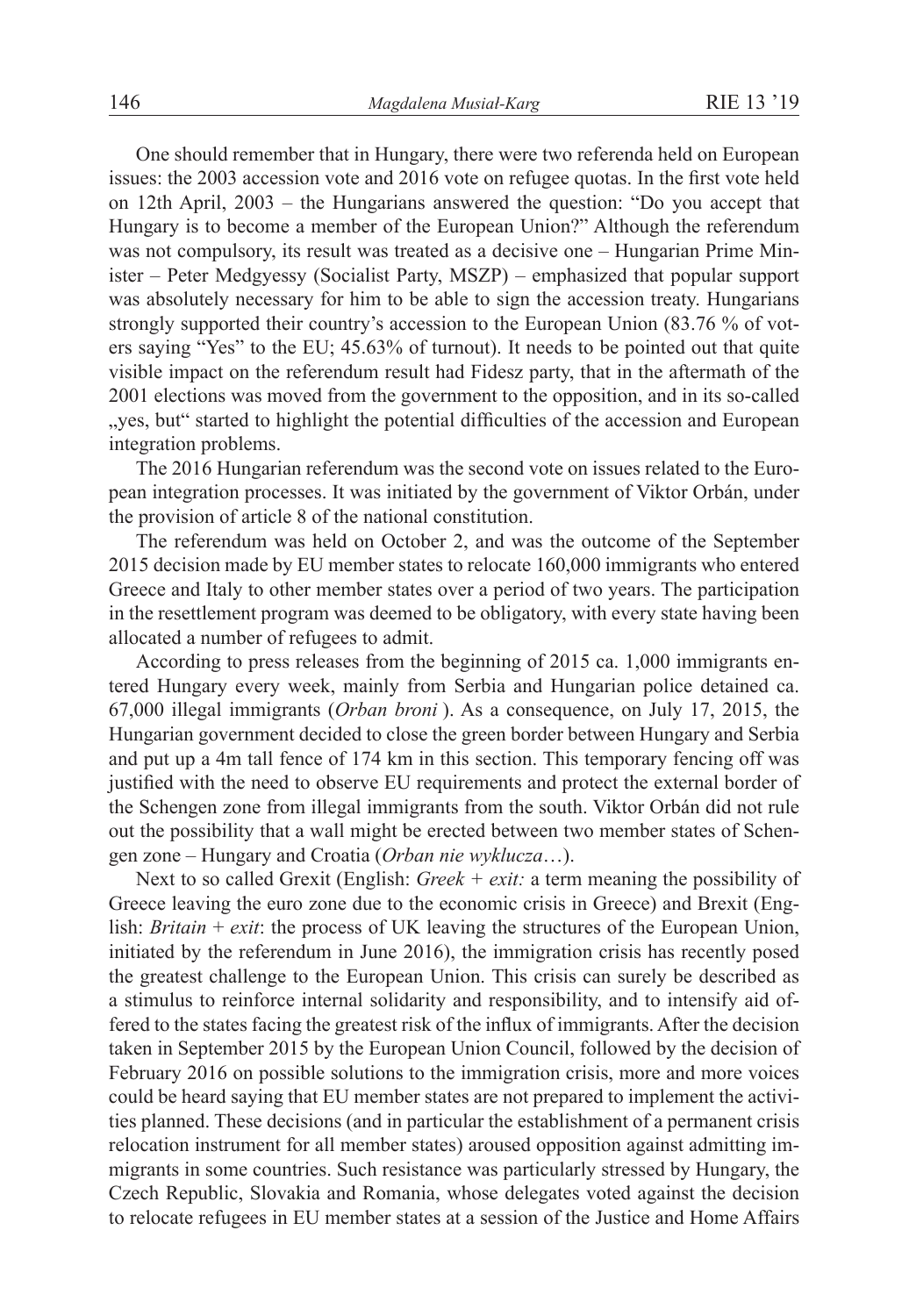Council on 22 September 2015. Unlike Poland and the Baltic States, who were also among the leading critics of the obligatory refugee quotas, Hungary, the Czech Republic, Slovakia and Romania demanded that decisions concerning the quotas were made on the basis of voluntary declarations by individual EU member states by the end of negotiations.

The states that were against the decisions made by the EU Council wanted, first and foremost, to strengthen the EU borders and curb the influx of immigrants. They believed that only after these priorities were achieved the issues of quotas should be discussed. 'In the states that oppose the obligatory quotas to be allocated the migration crisis is the main topic of public debate and almost all political circles have backed their governments' standpoints.' In Hungary, PM Viktor Orbán criticized 'German moral imperialism as concerns the migration crisis' on September 23 (Stasik, 2015) and stated that 'the EU should develop a special partnership with Russia and Turkey, who are crucial for the crisis to be resolved' (Gniazdowski, 2015). The immigration crisis has revealed problems with maintaining solidarity and responsibility inside the EU, and on account of the referendum held there Hungary has become a symbol of protest against EU policies adopted to solve the crisis.

It needs to be noted that according to a poll by the Pew Research Centre Hungary was one of the most xenophobic countries in Europe with 82% respondents stating that refugees would have a negative economic impact on Hungarian economy, which was a result of governmental billboard campain saying: "If you come to Hungary, you cannot take the jobs of Hungarians." The campaign alongside with the huge number of refugees that turned up on Hungarian borders in 2015 were the main factors influencing the popular attitudes towards migrants (Hajagos, 2016). In 2015 the Fidesz Party government started a billboard campaign, which presented manipulated messages: "Since the beginning of the migrant crisis, more than 300 people died in terror attacks" or "Did you know that the attack in Paris was carried out by immigrants?"

Political analysts Attila Juhász stated that the campaign were differentiated in terms of message to the society. The first campaign by the Hungarian government wanted to affect the minds of people with messages like the immigrants will take the jobs of Hungarians, and the further campaign was more emotional, "emphasizing a visceral fear, of crime and the fear of terrorism." It resulted in 75% Hungarians declaring their fear of terrorism. Juhász suggested also that the number of those fearing terrorism could rise more as the government created "a moral panic button" which it pushed as often as it could (Hajagos, 2016).

The government of Viktor Orbán initiated a referendum where voters were to answer the question of "Do you want the European Union to be able to prescribe the mandatory settlement of non-Hungarian citizens in Hungary even without the consent of Parliament?" For the referendum to be valid, voter turnout had to amount to at least 50% of the 8.27 mln of eligible voters. This election threshold should be considered to be extremely high given the fact that voter turnout exceeded 50% only in two out of seven referenda held after 1989 (in 1989 and 2008). Even the participation in the above-mentioned symbolic referendum on accession of 2003 was lower than 50%.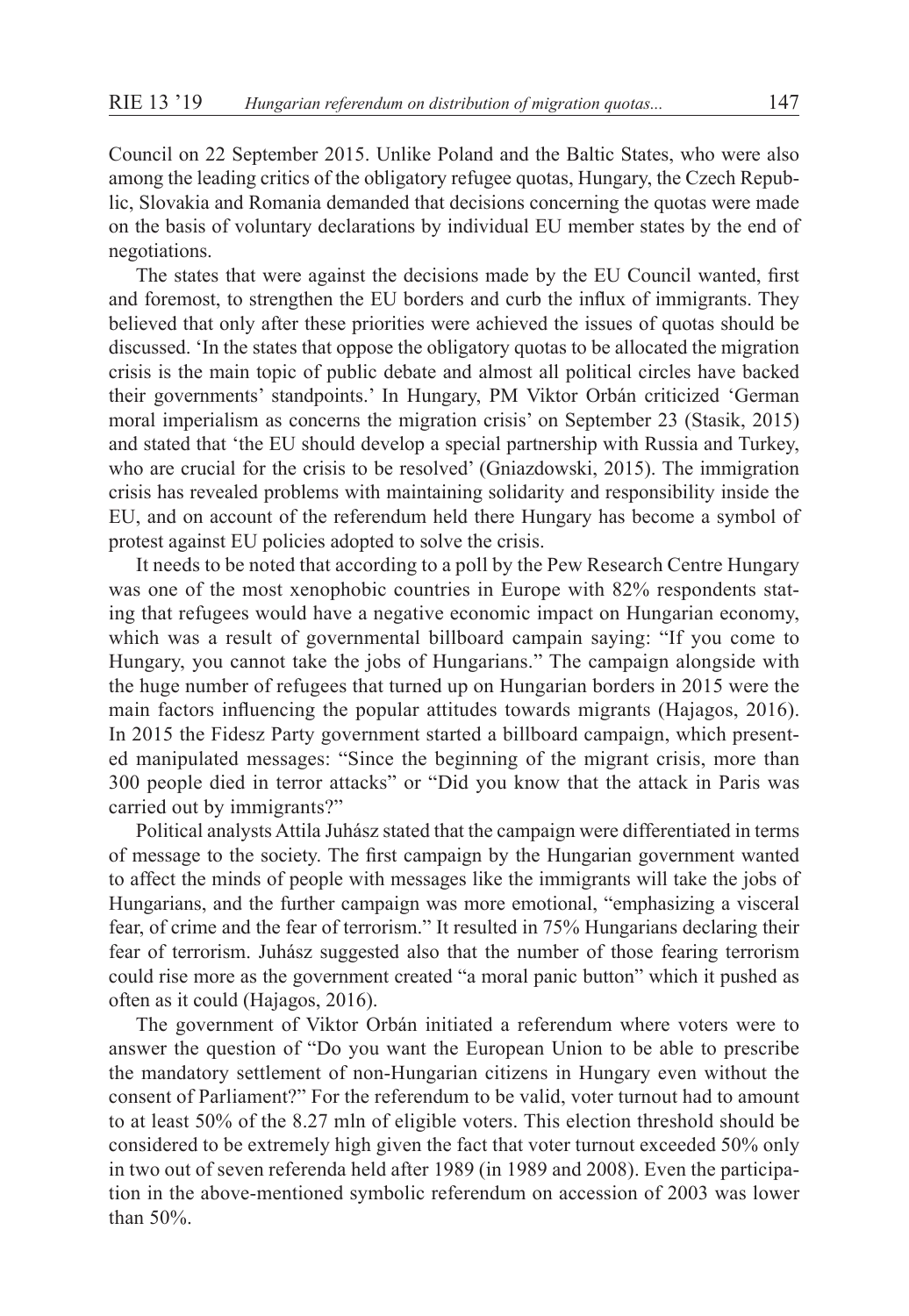Table 1

|                   | <b>Number of votes</b> | Votes in % |
|-------------------|------------------------|------------|
| Valid votes       | 3,418,387              | 93.8       |
| "Yes" answers     | 56,163                 | 1.64       |
| "No" answers      | 3,362,224              | 98.36      |
| Total votes       | 3,643,055              |            |
| Registered voters | 8,272,625              |            |
| <b>Turnout</b>    | 44.04                  |            |

### **Results of Hungarian migrant quota referendum held on 2 October 2016**

**Source:** https://static.valasztas.hu/dyn/onepsz201610/szavossz/en/eredind\_e. html, 1.07.2019.

Hungarian Prime Minister – Viktor Orbán – frequently stated that the referendum would aid his efforts to tighten EU immigration policies. It seems, however, that he must have realized how difficult it would be to achieve the required voter turnout of 50%, as he kept remarking that the referendum would evidence whether Hungarian society is a true community.

As announced, the government-initiated referendum took place on October 2, 2016. Given the results of the Brexit referendum and the unresolved migration crisis, the entire European community was watching the developments in Hungary and the results of the referendum there. 41.32% valid votes were cast, 98.36% of which said "No" to the referendum question. Only 1.64% of valid votes were for the quotas (*National Election Office*). Although the referendum was invalid, PM Viktor Orbán announced that amendments would be made to the Constitution on account of the desires of the majority of referendum participants who expressed a clear standpoint on the matter in question.

From the point of view of the whole European Union and individual member states, the second referendum, organized over a very short period of time in an EU member state, was a highly significant and carefully scrutinized event.

The Hungarian referendum, held shortly after the Brexit referendum in the United Kingdom, was another vote that produced a serious social schism. The vote initated by Orbán was the only popular vote on the issue of immigration quotas held in the European Union which was deeply divided by the immigration crisis. Orbán based his referendum campaign on populist and xenophobic language where refugees were identified with terrorists. The fear of refugees provided fuel to all kinds of populists. If this Hungarian experiment succeeds, extreme right-wing and populist parties in Europe will gain a strong argument in favor of closing borders. Eventually, the fundamental EU principle of unity, under which member states share not only power and prosperity but also challenges and problems, will be undermined (Pawlicki, 2016).

The analysis of the context of the Hungarian referendum that Orbán based on social fears of uncontrolled migration shows that its main purpose was to reinforce the Prime Minister's position in EU structures. Before the problem of the influx of illegal immigrants to the EU intensified, Viktor Orbán had little influence on EU policies. Initiating the referendum, he tried to impose a certain tone and direction of debate in the EU clearly manifesting his protest against Hungary admitting refugees to its territory. 'Brussels must be stopped. We can't allow them to force us [...] to import the bitter fruits of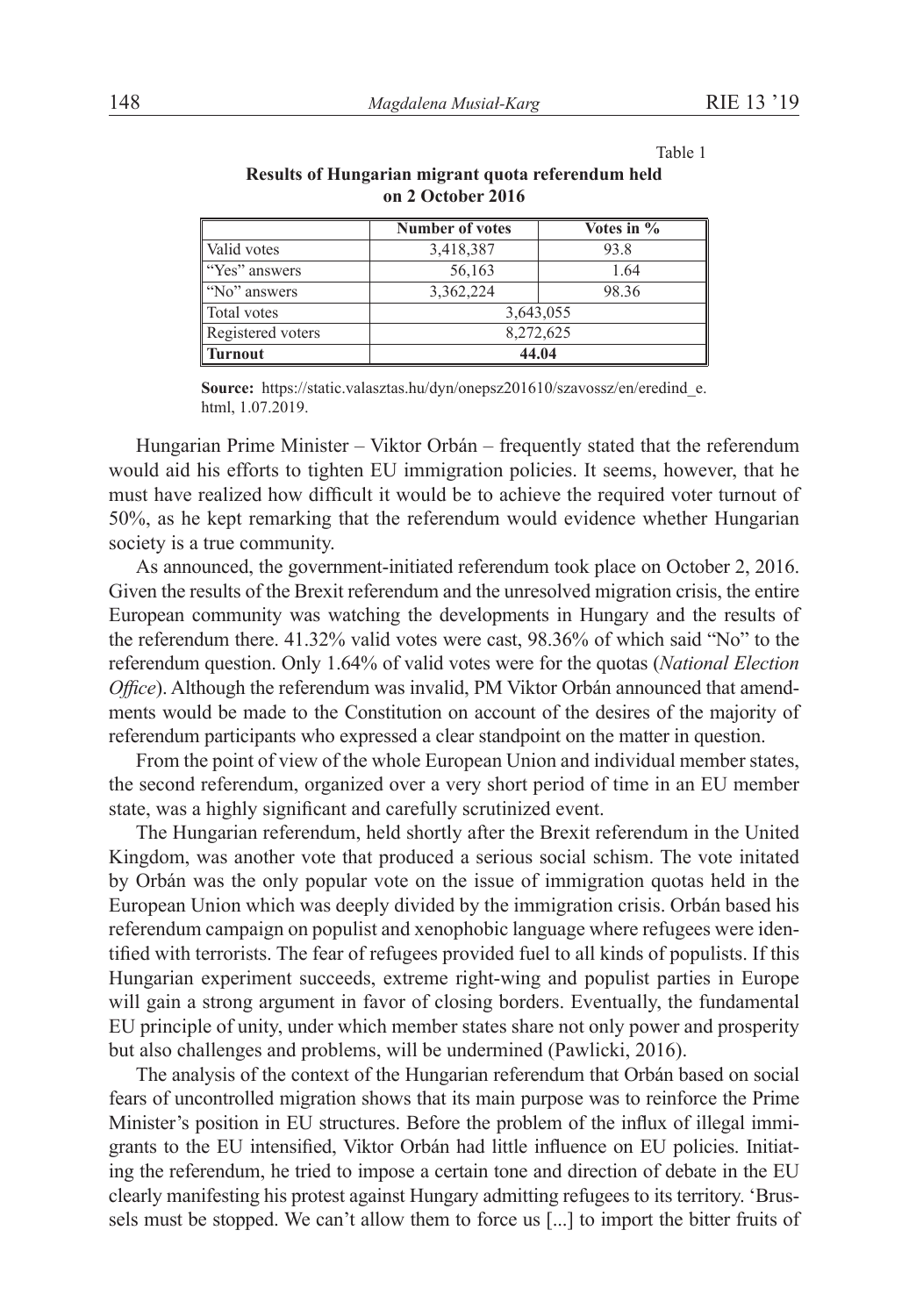their mistaken immigration policies. We don't want to and won't import crime, terrorism, homophobia and anti-Semitism into Hungary' said Hungarian PM (*Orban o UE…*). The language of the government translated into social attitudes. According to a survey<sup>2</sup> conducted by Pew Research in spring 2016, 82% of Hungarians believed that refugees take away jobs and benefits, and 76% of respondents said that refugees increase the terrorist threat. It should be noted that the opinions of respondents to this survey in a majority of countries examined were similar to those in Hungary. In Hungary, Italy, Poland and Greece over half of respondents had negative opinions about Muslims (72% in Hungary and 66% in Poland). The least negative opinions were recorded in Great Britain, Germany and France (28–29%). In all the countries examined, people who declared right-wing attitudes were more prone to negative opinions about Muslims, they expressed greater concern with the influx of refugees and were against social diversity. Interestingly, the smallest proportion of opponents to social diversity was found in Great Britain, Sweden and Spain, where over 30% of respondents said that their countries are improving on account of diversity (*Europejczycy: uchodźcy…*).

# **Concluding remarks**

The considerations presented in this article allow to draw the following conclusions on the outcomes of Hungarian referendum held in 2016, as well as on the role of referenda for the process of European integration:

- firstly, in the last years the European Union has been facing very serious crisises: they are not only of financial or economic nature, but also related Great Britain's decision to leave the EU or migration crisis. What is important in this context, some Member States decide to hold a referendum, which is treated as a panacea for crisis situations. As experiences show, sometimes the decisions made in the referendums may deepen the crisis – if not in a specific country, certainly in the European Union. Such situations occurred in 2005 after the referenda on so called "Constitution for Europe," after the referendum related to Grexit, or after referendum on UK membership in the EU;
- secondly, the result of Hungarian referendum on immigration quotas should be interpreted as symptomatic of the increasing difficulties the EU is facing when agreeing on a joint standpoint on matters that are crucial for it. It is perceived as proof for the lack of common understanding of the solidarity among certain European Union Member States;
- thirdly, although the Hungarian referendum turned out to be Orbán's defeat to some extent, it may brought far-reaching consequences towards European foreign policy (in the context of the refugee crisis). The referendum was intended to ensure the Hungarian PM's strong position in the EU, making his voice on the issue of refugees louder;
- fourthly, the campaign launched by the government before the refugee quotas referendum was highly manipulative and aimed at creating the fear among misinformed Hungarian citizens (in the campaign Orban's government made a connection be-

<sup>2</sup> The survey was conducted in April and May 2016 in Poland, Germany, Sweden, the Netherlands, Great Britain, France, Spain, Italy, Greece and Hungary.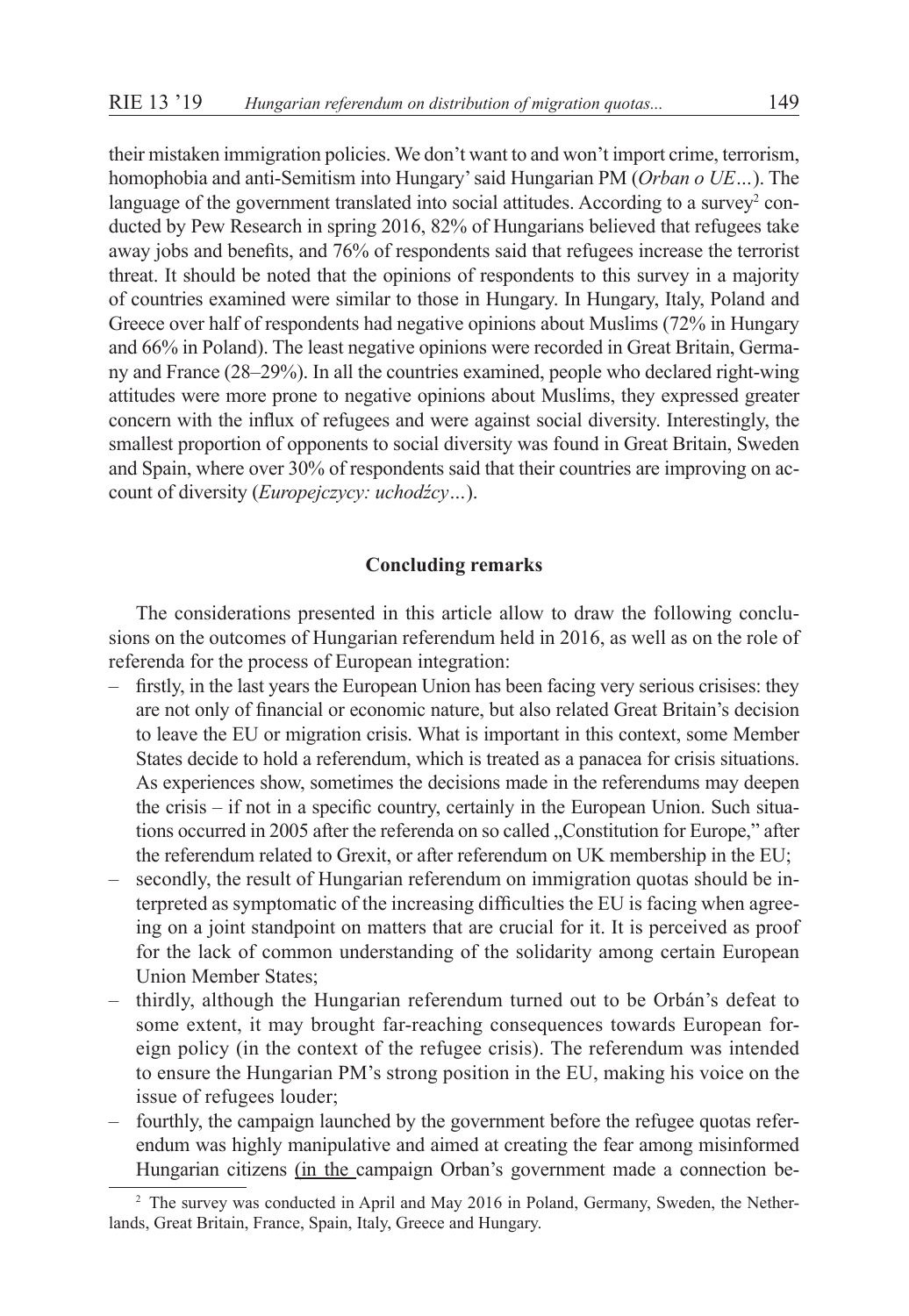tween the migration crisis and the growth of terrorism in Europe. This could be a very important factor influencing the people's attitudes towards the migrants in Hungary;

- fifthly, the use of nationwide referendum in Hungary can be approached as a tactical move by government, desiring to exert pressure on the EU with respect to immigrants, among other problems. In the case of the Hungarian referendum, its results could be used by other governments manifesting different opinions (or protesting) about EU policies, and an incentive to submit the issue of admitting refugees to a popular vote. The European community could observe it in Visegrad countries, where tensions between the V4 and the EU started in 2015, after approval the quotas of relocation of the refugees;
- sixthly, analysis of the history of European integration demonstrates that referenda seem a significant instrument, applied to make decisions on difficult, often controversial and complicated matters that politicians feel uneasy about, and the process of European integration has long been (starting in 1972) a topic left to be decided about by societies in many countries. But one should also remember that some politicians treated the direct decision-making in a very instrumental way. With a very poor standards of Hungarian referendum campaign one may state that the 2016 referendum was a misuse of direct democracy. Democracy International – non-govermental organization which aims to strengthen citizens' participation via direct democracy – concluded that Victor Orbán used "the Hungarian people to legitimise his anti-EU and anti-refugee politics," Daniel Schilly – board member of Democracy International claimed that referendum was "contrary to the idea of direct democracy, which provides that citizens can initiate law proposals in order to counterbalance the politics of the majority. Prime Minister Orbán has triggered the top-down referendum, knowing that he has the majority of the Parliament behind him. He is blending the executive and legislative powers, and is allowing citizens simply to nod in agreement rather than act proactively" (*Refugee vote.*..).

Concluding, it should be emphasized that nationwide referenda are a popular way to make decisions on European integration. Although such votes are frequently consultative and non-binding, the governments of individual states declare that they would respect the desires of their citizens and make decisions conforming to them. Although a majority of votes on European matters have typically facilitated expansion and deepened cooperation within the EU, the 2016 referendum offers an example of Hungary turning their backs on the EU and the principle of united implementation of EU policies. The referendum has become a component of debates about the need to change the European Union on the one hand and a crucial stimulus to apply concrete strategies to implement some vision of future EU development and overcome crises (such as the refugee crisis and its aftermath) on the other (Musiał-Karg, 2017).

Without any doubt, the referendum held in Hungary – has put the European Union's values to the test. It seems that they did not passed that examination.

One should bear in mind that on one hand direct democracy is a very virtuous way of making decision, and on the second hand referenda may bring also very dangerous consequences. From the perspective of European Union, the 2016 referendum seems to have brought rather disappointment (of solidarity deficit in the refugee crisis) and complications and challenges for the future.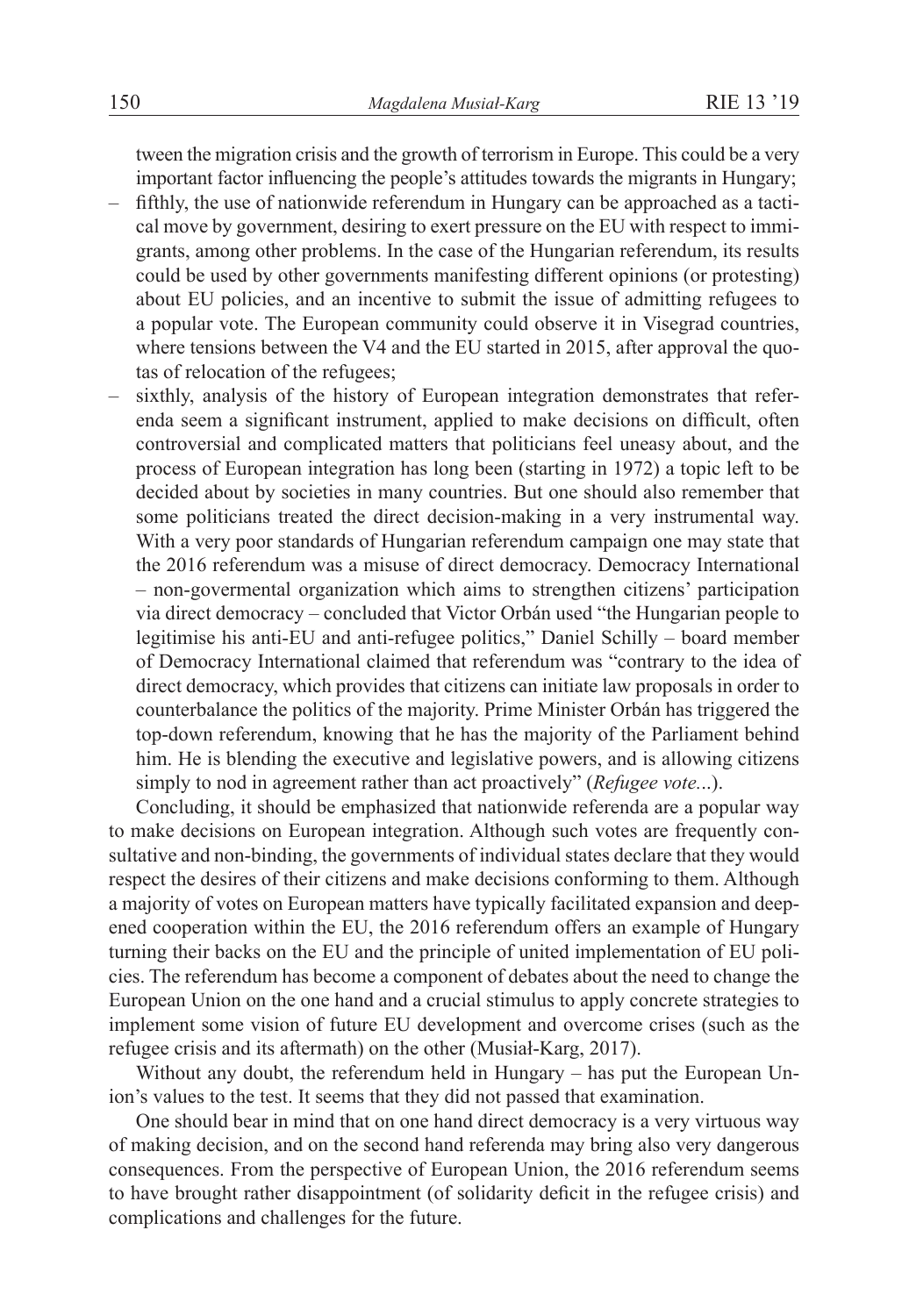### **Bibliography**

- Diószegi-Horváth N. (2016), *Fidesz is driving Hungarians into a dishonest referendum*, 26.09.2016, https://www.boell.de/en/2016/09/26/fidesz-driving-hungarians-dishonest-referendum, 14.06.2019.
- *Europe in Crisis: Finance, Migration, Brexit and the Future of the European Union*, http://europe. wisc.edu/events/europe-crisis-finance-migration-brexit, 5.01.2017.
- *Europejczycy: uchodźcy… oznaczają wzrost terroryzmu*, 12.07.2016, POLSATnews, http://www.polsatnews.pl/wiadomosc/2016-07-12/europejczycy-uchodzcy-oznaczaja-wzrost-terroryzmu, 05.03.2019.
- Garavoglia M. (2016), *What Hungary's referendum says about Europe's politics and policymaking*, 3.10.2016, https://www.brookings.edu/blog/order-from-chaos/2016/10/03/what-hungarysreferendum-says-about-europes-politics-and-policymaking/, 13.12.2018.
- Gniazdowski M., *Czechy, Słowacja, Węgry i Rumunia: "nie" dla rozlokowania uchodźców*, 23.09.2015, https://www.osw.waw.pl/pl/publikacje/analizy/2015-09-23/czechy-slowacjawegry-i-rumunia-nie-dla-rozlokowania-uchodzcow, 13.12.2018.
- Hajagos A., *Hungary, xenophobia and feeding the fears of terrorism*, 21.07.2016, https://www. euronews.com/2016/07/21/hungary-xenophobia-and-feeding-the-fears-of-terrorism, 13.12.2018.
- Henley J. (2018), *What is the current state of the migration crisis in Europe?*, 28.11.2018, "The Guardian", https://www.theguardian.com/world/2018/jun/15/what-current-scale-migrationcrisis-europe-future-outlook, 05.06.2019.
- Kontochristou M., Mascha E. (2014), *The Euro Crisis and the Question of Solidarity in the European Union: Disclosures and Manifestations in the European Press*, "Review of European Studies", vol. 6, no. 2, p. 50.
- Musiał-Karg M. (2017), *Direct democracy vs. European solidarity. British and Hungarian referendums of 2016*, in: *Common Values. Discussing German and Polish Perceptions of European Integration*, ed. W. Priesmeyer-Tkocz, Nomos, Berlin.
- *National Election Office*, 03.10.2016, https://static.valasztas.hu/dyn/onepsz201610/szavossz/en/ eredind\_e.html, 14.06.2019.
- Neillssen Raynold D. C. (2016), *National democracy vs. European solidarity: Hungary's referendum on refugees*, 1.10.2016, http://www.katoikos.eu/analysis/national-democracy-vs-europeansolidarity-hungarys-referendum-on-refugees.html, 15.06.2019.
- *Orban broni płotu na granicy z Serbią*, 1.07.2015, TVN24, http://www.tvn24.pl/wiadomosci-zeswiata,2/wegry-orban-twierdzi-ze-mur-na-granicy-z-serbia-jest-konieczny,556393.html, 15.06.2019.
- *Orban nie wyklucza budowy muru na granicy z Chorwacją. Węgrzy odgrodzili się już od Serbii*, 13.08.2018, TVP INFO, http://www.tvp.info/21490850/orban-nie-wyklucza-budowy-muruna-granicy-z-chorwacja-wegrzy-odgrodzili-sie-juz-od-serbii, 15.06.2019.
- *Orban o UE: nie przyjmiemy gorzkich owoców ich pomylonej polityki imigracyjnej*, 29.02.2016, TVP INFO, http://www.tvp.info/24225079/orban-o-ue-nie-przyjmiemy-gorzkich-owocowich-pomylonej-polityki-imigracyjnej, 15.06.2019.
- Pawlicki J. (30.09.2016), *Dlaczego węgierskie referendum ważne jest dla całej Europy*, http:// www.newsweek.pl/opinie/referendum-na-wegrzech-dlaczego-jest-wazne-dla-calej-europy- ,artykuly,397874,1, 15.06.2019.
- *Refygee vote is misuse of direct democracy*, 30.09.2019, Democracy International, https://www. democracy-international.org/hungary-referendum-refugees, 12.05.2019.
- Ross M. (2018), *Solidarity in Europe. Alive and Active*, European Commission. Directorate-General for Research and Innovation, Brussels.
- *Solidarity principle*, 4.05.2011, https://www.eurofound.europa.eu/observatories/eurwork/industrialrelations-dictionary/solidarity-principle, 15.06.2019.